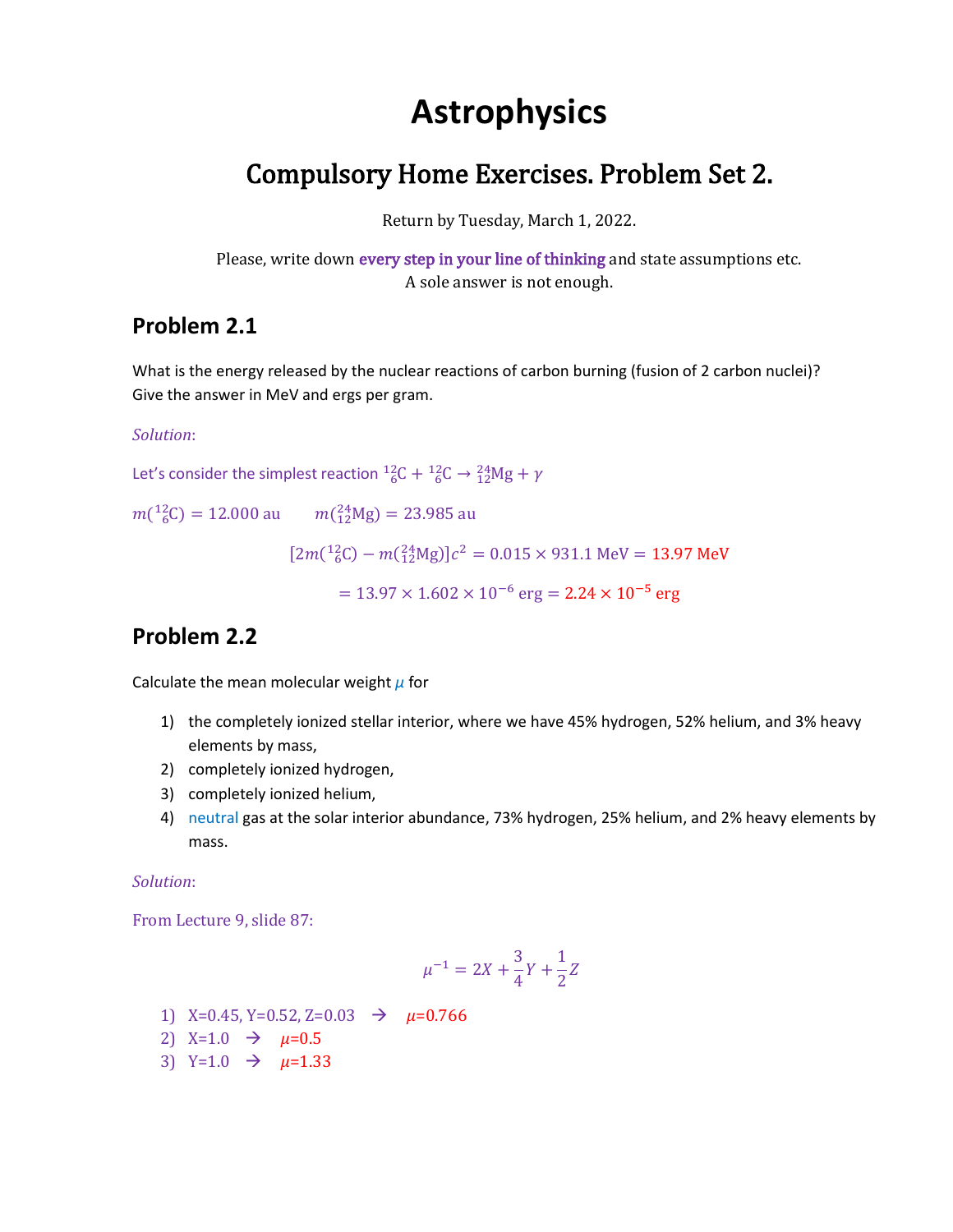4) X=0.73, Y=0.25, Z=0.02

But now it is neutral gas:  $\mu^{-1} = X + \frac{1}{4}$  $\frac{1}{4}Y + \frac{1}{4}$  $\frac{1}{A}Z$ 

A is the atomic mass of heavy elements. Most abundant heavy elements in the Milky Way are Oxygen (1.04%) and Carbon (0.46%). Then A=(16\*1.04+12\*0.46)/(1.04+0.46)=14.8 Thus,  $\mu = 1.26$ 

### **Problem 2.3**

Prove that for the case when Z is negligible, the mean molecular weight per electron,  $\mu_e = \frac{\rho}{n}$  $\frac{\rho}{n_e m_H}$ , can be approximately expressed as

$$
\mu_e \approx \frac{2}{1+X}
$$

*Solution*:

*Z*=0, *Y*=1-*X*

From Lecture 9, slide 87:

$$
\mu_e^{-1} = X + \frac{2}{4}Y = X + \frac{1}{2} - \frac{X}{2} = \frac{X+1}{2}
$$

### **Problem 2.4**

Does a lower Gamow energy  $E_G$  increase or decrease the probability of penetration?

#### *Solution*:

A lower  $E_6$  increases the probability of penetration:  $P_{pen}\approx e^{-\sqrt{E_G/E}}$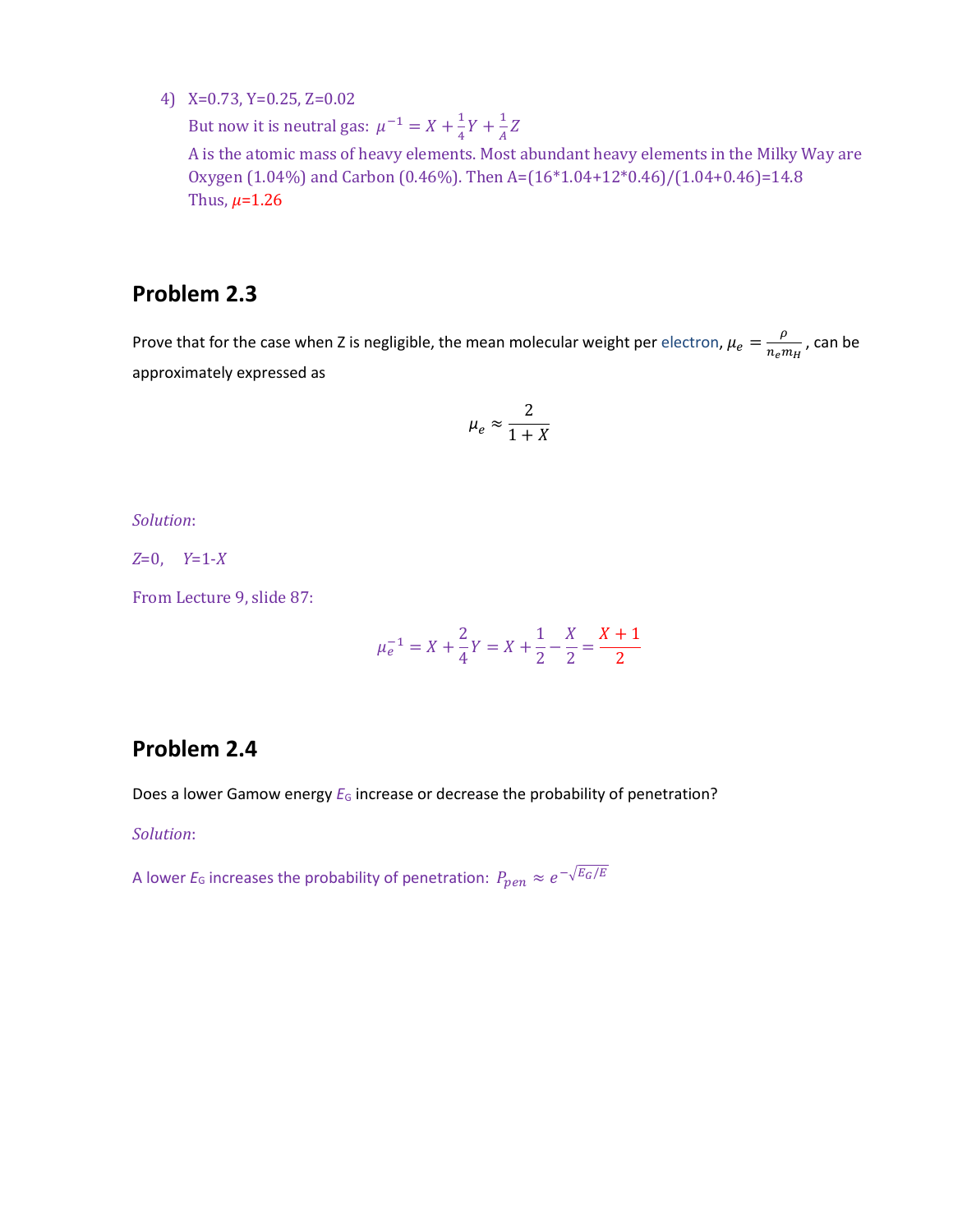### **Problem 2.5**

- a) Calculate the Gamow energy *E*<sub>G</sub> (in electronvolts) for the collision of two α-particles (helium-4 nuclei, <sup>2</sup>He) and find the penetration probability  $P_{\text{pen}}$  for the typical kinetic energy of particles in the Sun's core, E ∼ 1 keV. Compare the results with the case of two protons. Explain the result.
- b) What temperature is required to have the probability of penetration of two  $\alpha$ -particles similar to that of two protons in the Sun's core?

#### *Solution*:

From Lecture 10, slide 113:

a) 
$$
P_{pen} \approx e^{-\sqrt{\frac{E_G}{E}}}
$$
;  $E_G = 2m_r c^2 (\pi \alpha Z_1 Z_2)^2$   
\n $m_r = 4/2 \times m_p = 2m_p$   
\n $E_G = 2 \times 2 \times 931.1 \text{ MeV} \times \left(\frac{3.14}{137} * 4\right)^2 = 31.3 \text{ MeV}$   
\n $P_{pen} \approx 1.3 \times 10^{-77}$ 

b) For 2 protons: 
$$
E_G
$$
=0.490 MeV;  $P_{pen} \approx 2.4 \times 10^{-10}$   
\n $e^{-\sqrt{E_G(2He)/E}} = P_{pp}$   
\n $E = E_G(2He)/[\ln (P_{pp})]^2 = 31.3/490 = 63.8 \text{ keV} = 740 \times 10^6 \text{ K}$ 

#### **Problem 2.6**

We have seen that a polytropic model of the Sun shows quite good agreement with the results of a detailed solution of the equations of stellar structure. Using the *n*=3 polytrope and the solar mass and radius, find the central pressure  $P_c$ , central density  $\rho_c$ , and temperature  $T_c$  at the centre of the Sun.

#### *Solution*:

From Lecture 12, slide 154:

$$
P_c = (4\pi)^{1/3} B_n G M^{2/3} \rho_c^{4/3}
$$
  
\n
$$
\bar{\rho} = \frac{M}{4/3\pi R^3} \qquad \rho_c = \bar{\rho} D_N \qquad D_N = 54.18 \quad \text{(from the Table)}
$$
  
\nThus  $\rho_c = 76.3 \text{ g cm}^{-3} \qquad P_c = 1.25 \times 10^{18} \text{ dyn cm}^{-2}$   
\n
$$
P_c = \frac{\Re T \rho}{\mu} + \frac{aT^4}{3} \approx \frac{\Re T_c \rho_c}{\mu} \qquad T_c = \frac{P_c \mu}{\Re \rho_c} \qquad \text{assuming } \mu = 0.6 \quad T_c = 11.8 \times 10^6 \text{ K}
$$